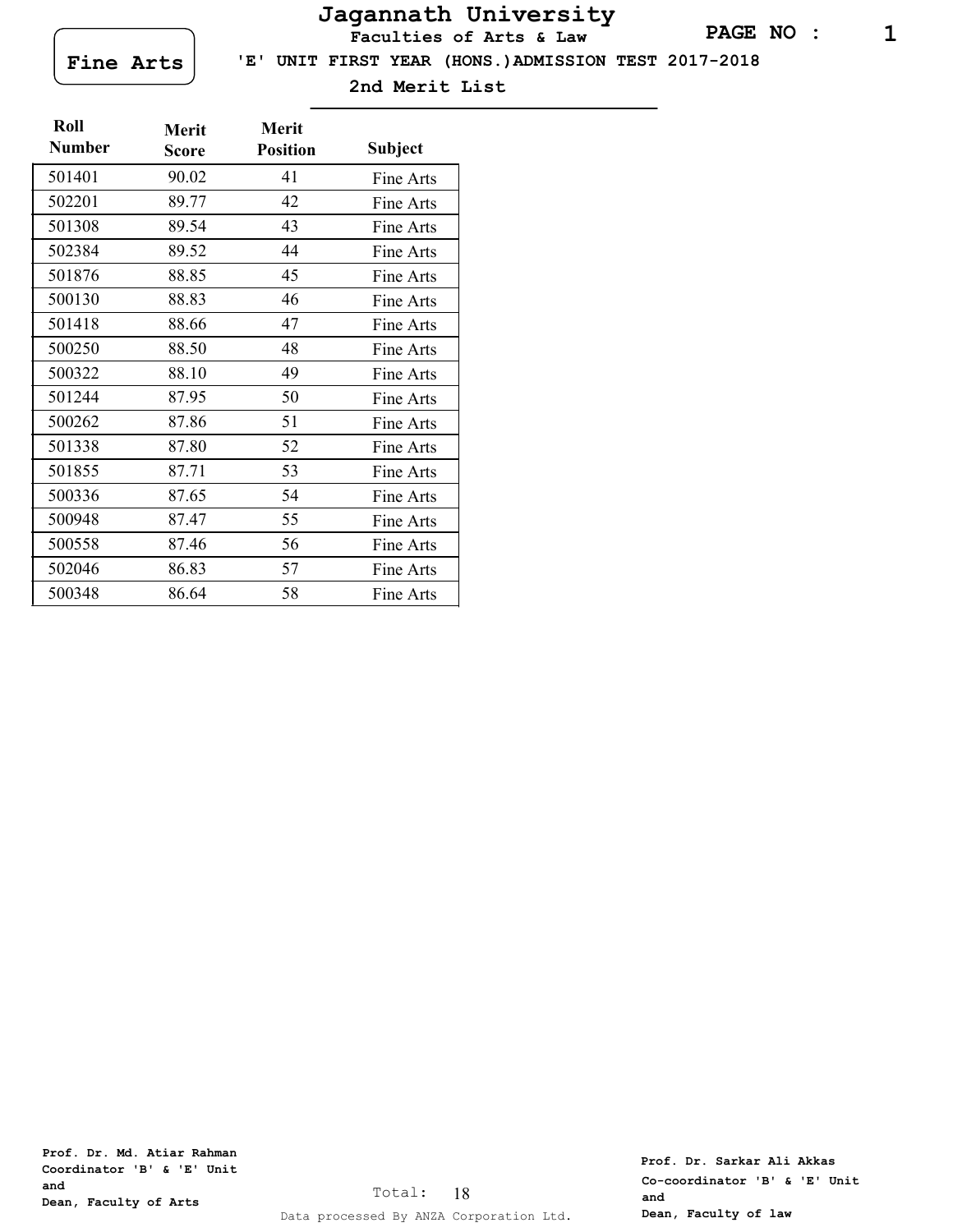# **Jagannath University**

**Faculties of Arts & Law**

**Music** 

 **'E' UNIT FIRST YEAR (HONS.)ADMISSION TEST 2017-2018**

**2nd Merit List**

| Roll<br><b>Number</b> | Merit<br><b>Score</b> | Merit<br><b>Position</b> | Subject |
|-----------------------|-----------------------|--------------------------|---------|
| 501926                | 88.99                 | 41                       | Music   |
| 500082                | 88.84                 | 42                       | Music   |
| 501611                | 88.76                 | 43                       | Music   |
| 501628                | 88.75                 | 44                       | Music   |
| 502416                | 88.69                 | 45                       | Music   |
| 502293                | 88.60                 | 46                       | Music   |
| 502485                | 87.74                 | 47                       | Music   |
| 501529                | 87.45                 | 48                       | Music   |
| 501674                | 87.20                 | 49                       | Music   |
| 500452                | 86.80                 | 50                       | Music   |
| 500517                | 86.76                 | 51                       | Music   |
| 500017                | 86.66                 | 52                       | Music   |
| 501069                | 86.51                 | 53                       | Music   |
| 501416                | 85.79                 | 54                       | Music   |
| 501083                | 85.71                 | 55                       | Music   |
| 500903                | 85.30                 | 56                       | Music   |
| 500978                | 85.19                 | 57                       | Music   |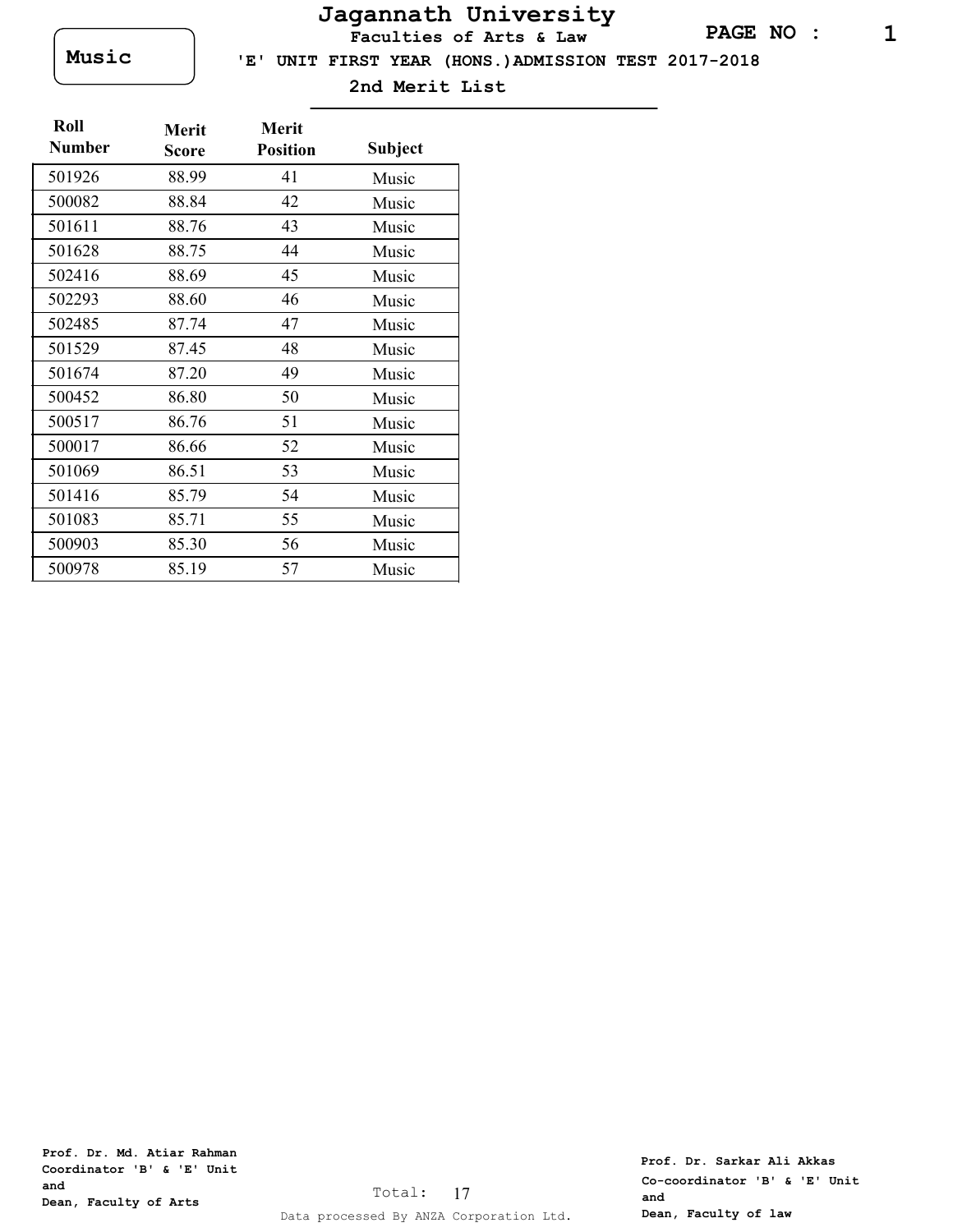# **Jagannath University**

**Faculties of Arts & Law**

 **'E' UNIT FIRST YEAR (HONS.)ADMISSION TEST 2017-2018**

**Theatre 2nd Merit List**

| Roll          | <b>Merit</b> | Merit           |                |
|---------------|--------------|-----------------|----------------|
| <b>Number</b> | Score        | <b>Position</b> | <b>Subject</b> |
| 501331        | 80.45        | 41              | Theatre        |
| 500384        | 80.29        | 42              | Theatre        |
| 501159        | 80.10        | 43              | Theatre        |
| 501997        | 80.05        | 44              | Theatre        |
| 500071        | 79.92        | 45              | Theatre        |
| 501631        | 79.89        | 46              | Theatre        |
| 502248        | 79.65        | 47              | Theatre        |
| 500457        | 79.40        | 48              | Theatre        |
| 502411        | 79.34        | 49              | Theatre        |
| 500122        | 79.31        | 50              | Theatre        |
| 501596        | 79.30        | 51              | Theatre        |
| 501106        | 79.15        | 52              | Theatre        |
| 501673        | 79.15        | 53              | Theatre        |
| 500365        | 79.10        | 54              | Theatre        |
| 502582        | 79.10        | 55              | Theatre        |
| 501352        | 79.01        | 56              | Theatre        |
| 501475        | 78.54        | 57              | Theatre        |
| 501311        | 78.53        | 58              | Theatre        |
| 501513        | 78.49        | 59              | Theatre        |
| 501663        | 78.35        | 60              | Theatre        |
| 502165        | 78.13        | 61              | Theatre        |
| 500724        | 77.66        | 62              | Theatre        |
| 500912        | 77.62        | 63              | Theatre        |
| 500239        | 77.57        | 64              | Theatre        |

**Prof. Dr. Md. Atiar Rahman Coordinator 'B' & 'E' Unit and Dean, Faculty of Arts**

**Prof. Dr. Sarkar Ali Akkas Co-coordinator 'B' & 'E' Unit and Dean, Faculty of law**